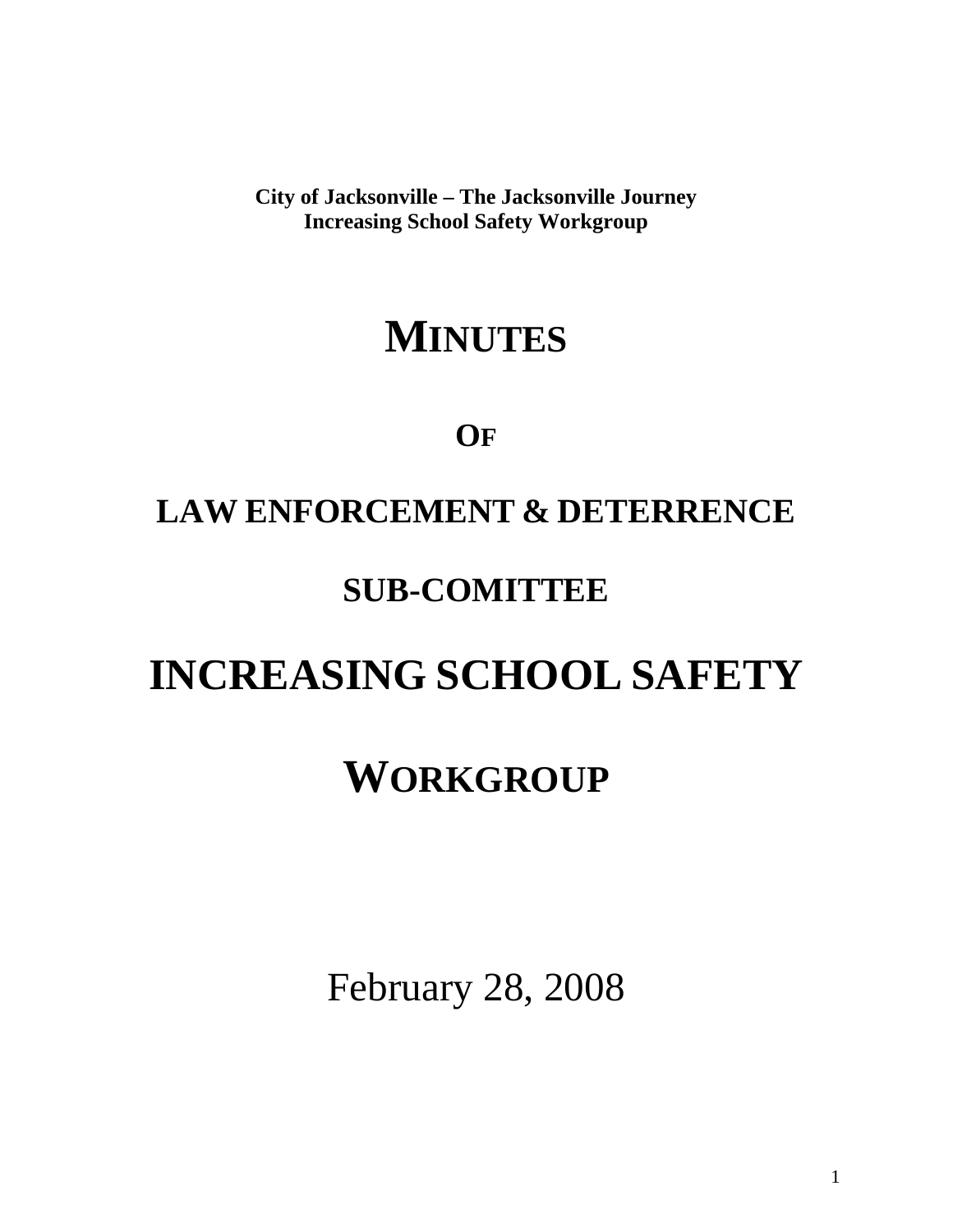#### **The Jacksonville Journey –**

#### **Law Enforcement & Deterrence Sub-Committee-**

#### **Increasing School Safety Workgroup**

#### **February 28, 2008**

#### **8:41 a.m.**

PROCEEDINGS before the Jacksonville Journey –Law Enforcement Sub-Committee, Increasing School Safety Workgroup held on Thursday, February 28, 2008, at Edward Ball Building,  $8<sup>th</sup>$  Floor – 214 N. Hogan Street, Jacksonville, Duval County, Florida, commencing at approximately 8:41 a.m.

Increasing School Safety Workgroup

Joseph "Joe" Henry, Chair

Paul Perez, Member

Dr. Walter Harris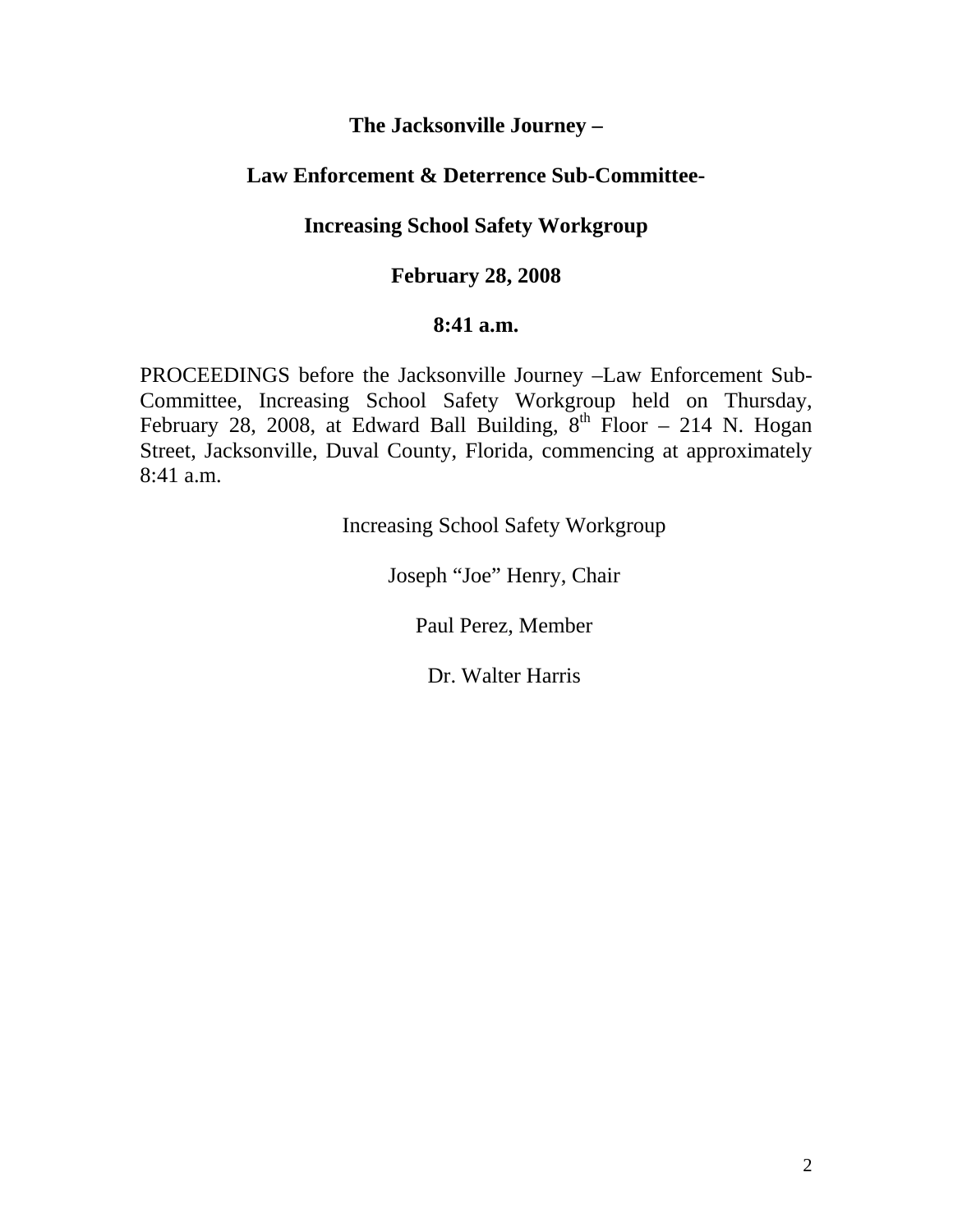#### APPEARANCES

#### **COMMITTEE CHAIR & MEMBERS:**

JOSEPH "JOE" HENRY, Chair PAUL PEREZ, Member DR. WALTER HARRIS, Member

#### **STAFF**:

MISTY SKIPPER DANA OSNAC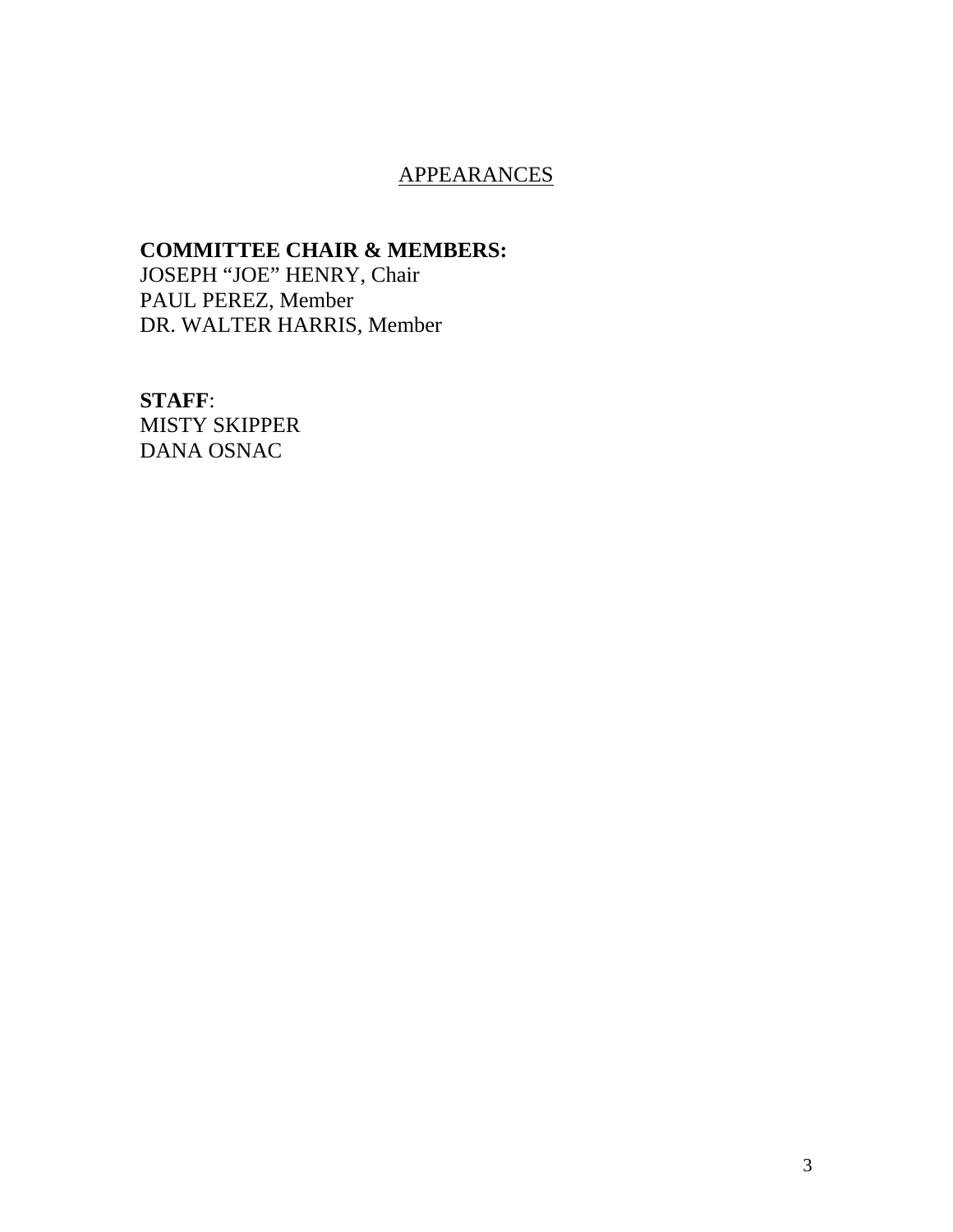**PROCEEDINGS** February 28, 2008

Increasing School Safety 8:41 a.m.

**Call to Order and Comments.** Chairman Joseph Henry called the meeting to order at 8:41 a.m.

**Purpose of Meeting**. Chairman Henry began the meeting by appointing Dr. Walter Harris, of the Regional Unit of Florida as a member of the school safety workgroup. Mr. Perez and Ms. Skipper reminded everyone that as a member of the committee Dr. Harris would be subject to the Florida Sunshine Law and would not be able to talk to committee members concerning matters on the committee's agenda outside the meetings.

 Approval of the minutes for February 19, 2008 was deferred because they were still being reviewed.

Mr. Perez stated that the Steering Committee decided to fast track the time line and wants each committee to submit its recommendations by the end of March. Mr. Perez stated that the law enforcement committee recommended the workgroups narrow their focus to complete their work in the assigned period.

Ms. Skipper stated that recommendations should be in by March 27, 2008. Mr. Perez stated that the group should have the recommendations ready by March 13, 2008 because the Steering Committee needs to vote on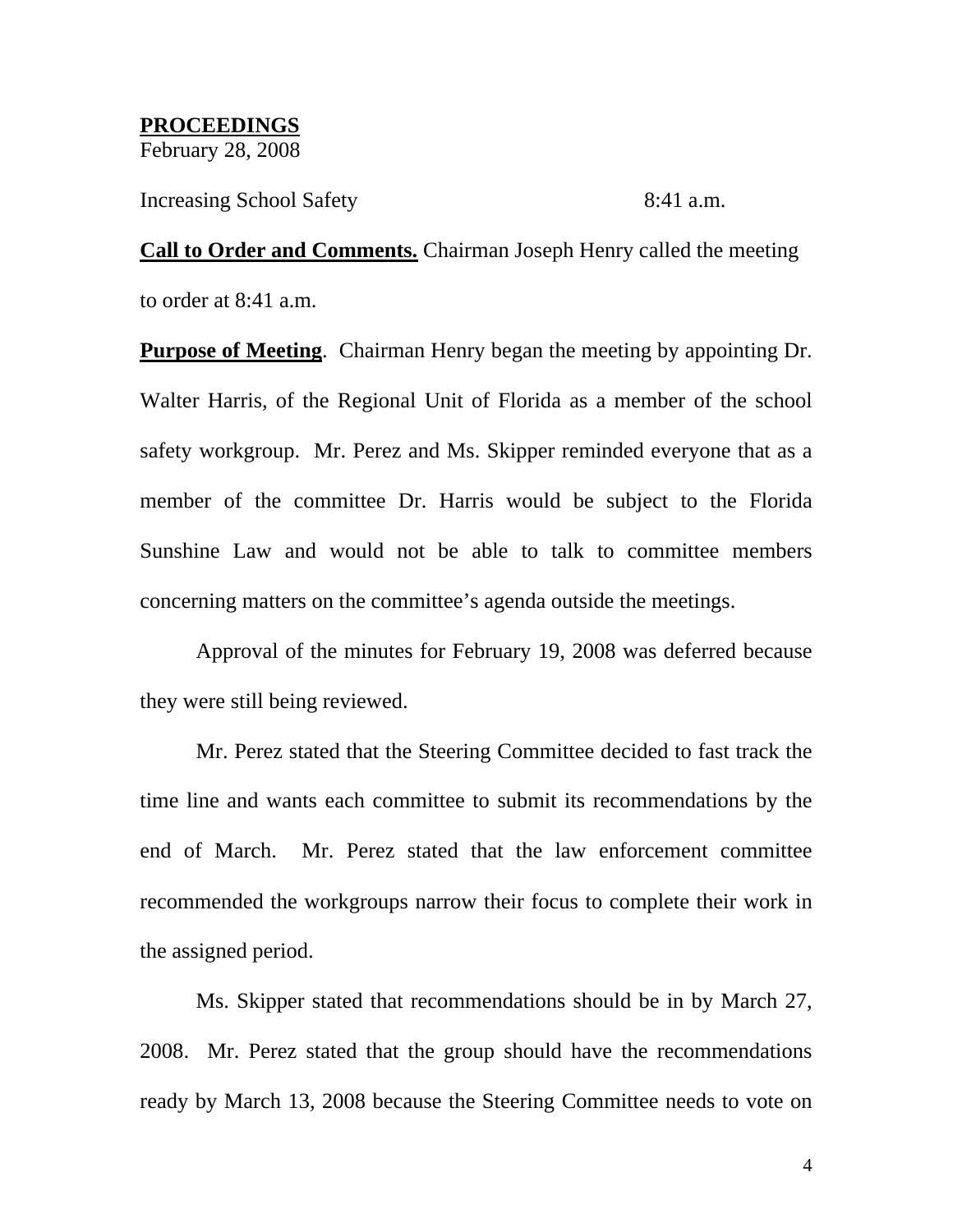the recommendations. Mr. Perez suggested that the workgroup should decide on the recommendations by the end of this meeting and that he will communicate it to the full Law Enforcement Deterrence Sub-Committee which would be meeting after this meeting.

Mr. Henry met with John Radcliffe and Mike Herrington of the Duval County Schools who had prepared a list of Duval County School Safety Plan responsibilities that everybody can refer to in order to be on the same page. Mr. Henry suggested, if schools need a police officer for special events that they should get one. For example, each school's Health Department is up to date, and they are practicing and following the school board rules.

Mr. Henry referred to the February 8, 2008 memorandum regarding focus and action items for the School Safety Workgroup which indicates that the Workgroup should work with school officials, school safety officers, and JSO representatives. He said that School Safety Plans should include what is missing from each school and that schools should have more training in the school safety plans. Mr. Henry recommended that schools put together recommendations for more technology. Mr. Henry provided the members with the Duval County School Board guidelines for Staff Emergency Plan, Administration Emergency Plan and Crisis Emergency School Safety Plan.

After reviewing such guidelines, Mr. Perez pointed that the plan does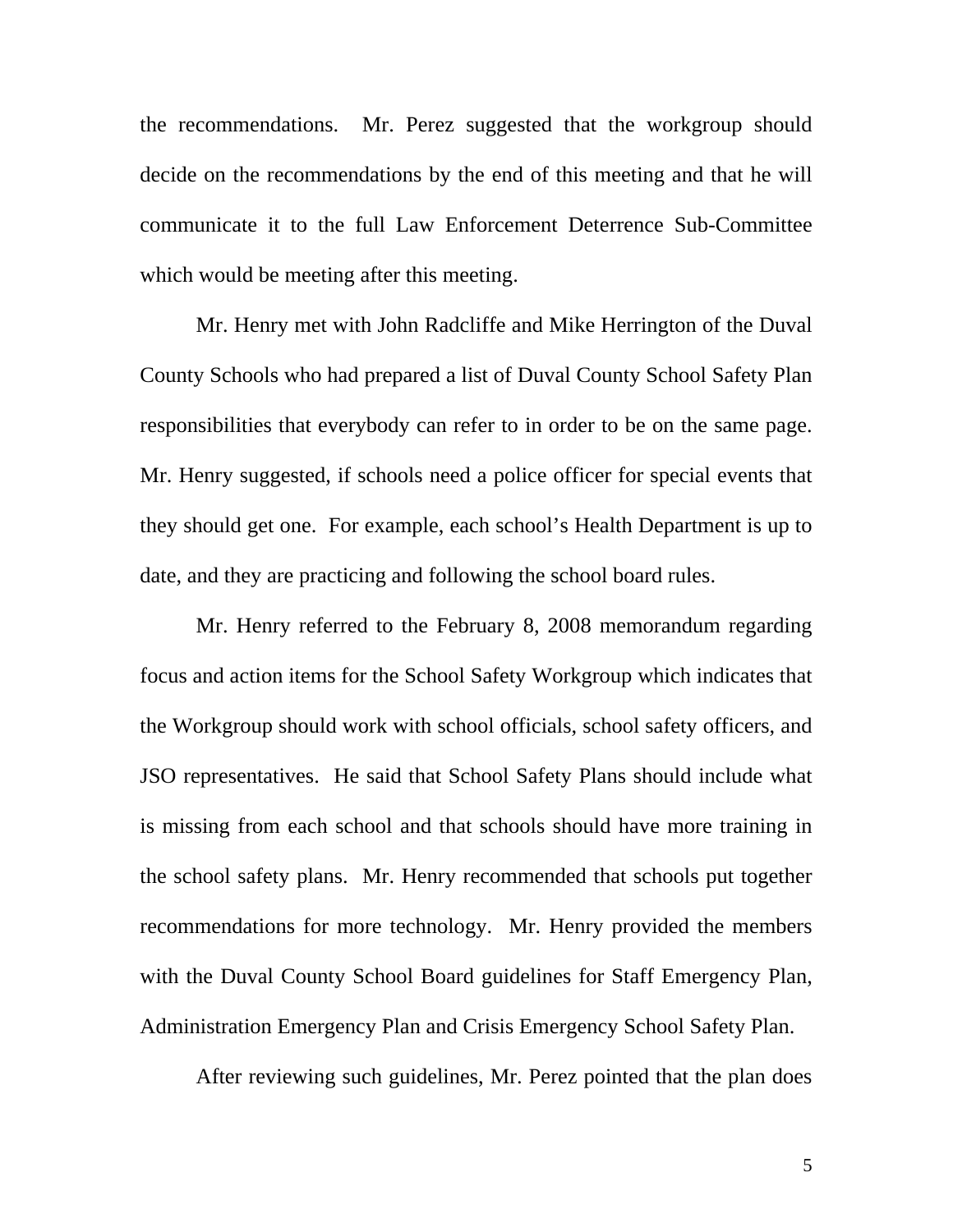not cover special event such as Friday Night Football games.

Dr. Harris asked "What does the School Board have in regard to the individual school's safety plan"?

Mr. Henry presented guidelines for schools such as White House Elementary School, Mandarin Oaks Elementary, and Robert E. Lee High School.

Mr. Perez stated that each school has formulated and prepared its own plan.

Dr. Harris stated that the guidelines refer to forces of nature. Mr. Henry went on to state that they should have procedures for fire drills, bomb threats, kidnapping, robbery, weapons on campus, shooting, and other things of that nature. He suggested that they should focus on the missing element such as, for example, if there are crimes in school or guns brought to school, that School Resource Officers be in a position to handle such situations.

The workgroup suggested that schools should have funds for special events.

Mr. Henry stated that schools need code of conduct. Dr. Harris suggested that such code of conduct should address student in school and what their focus should be.

Mr. Henry stated that the missing piece with respect to school safety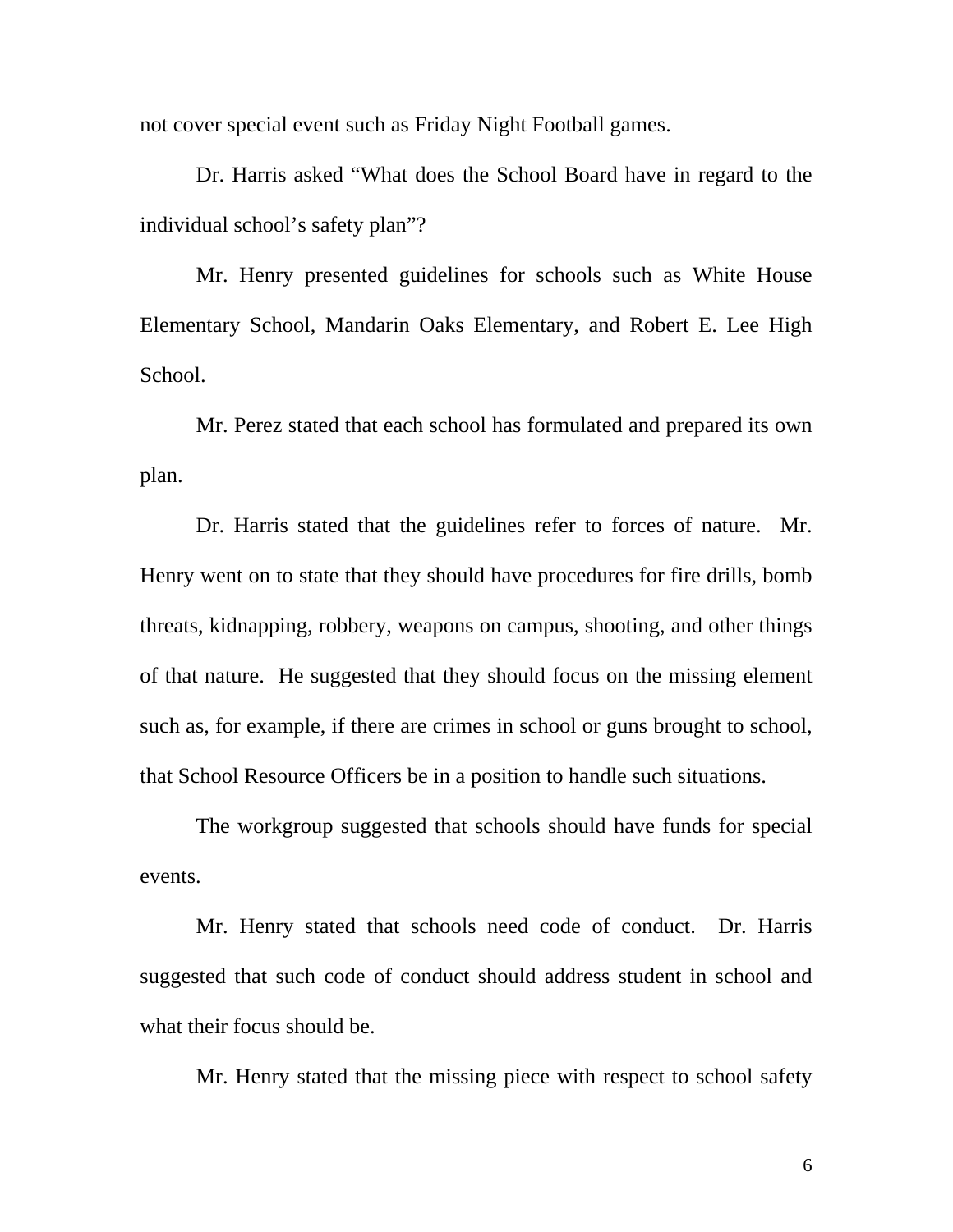is School Resource Officers (SRO's). SRO's should know their responsibilities and meet with the administration of the schools at which they work. Mr. Perez stated that SRO's should know why they are out there and that each person should focus on his or her responsibility.

Ms. Skipper stated that other groups are looking into improving code enforcement.

Mr. Perez suggested that SRO's do not have plans to coordinate special events, and that should be a focus.

Dr. Harris suggested making Principals responsible because they are the person in charge at the schools.

Mr. Henry suggested that schools develop a special event plan.

Mr. Perez suggested that SRO's get with the Duval County School Board administration and that the School Board set a template for special events for schools to use as guidance.

Frank Mackesy, a member of the Law Enforcement and Deterrence Sub-Committee agreed with the concern that schools have a plan in case shooters are on school premises. He said "Expect the unexpected".

Mr. Perez suggested that the workgroup develop recommendations with a process which school can follow developing special events plans.

The Workgroup agreed it should meet again before the